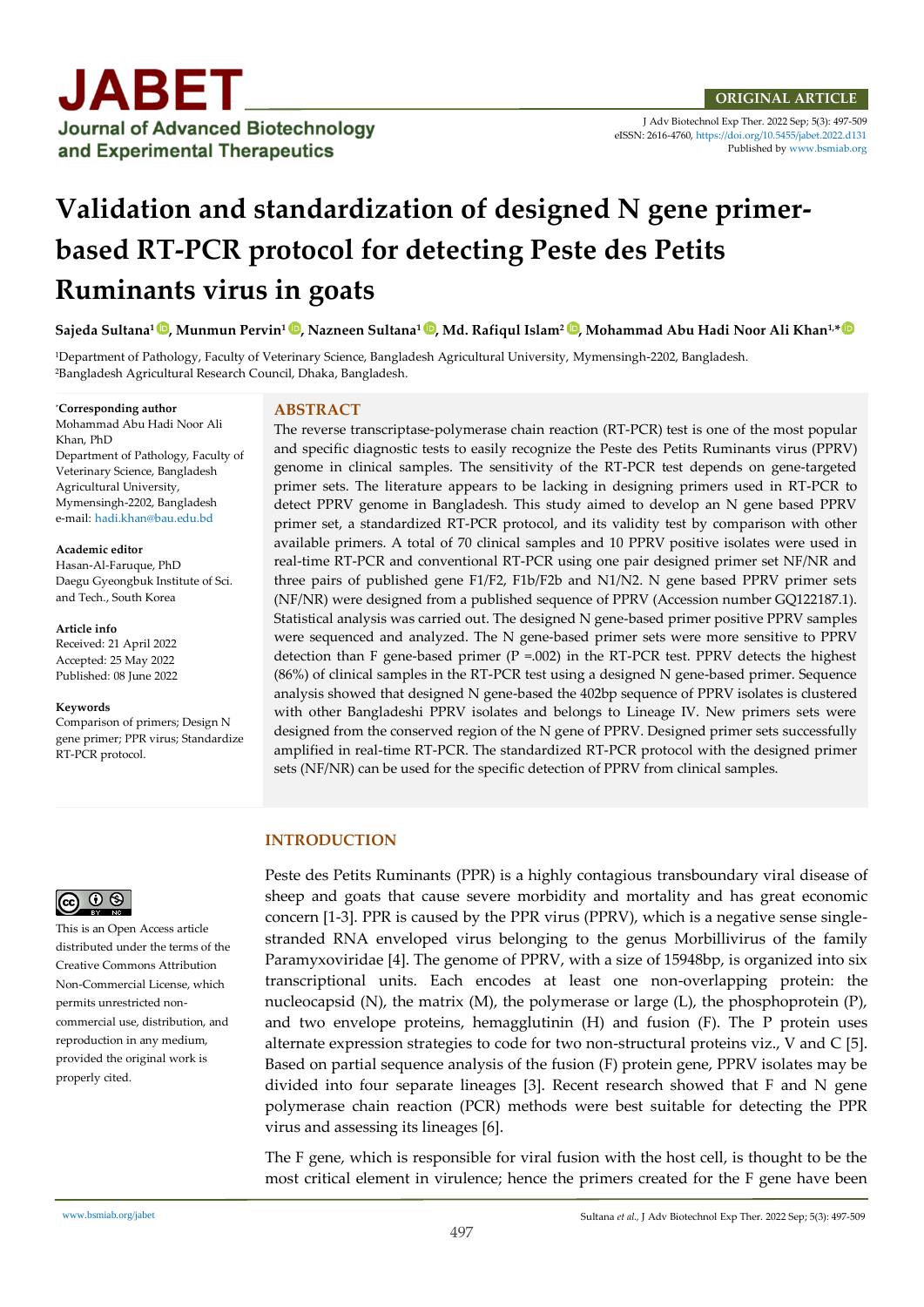regarded as the most sensitive and popular method for diagnosing PPR [7]. The N gene is a major viral protein; the N gene-based primers were detected more in suspected samples than the F gene  $[8, 9]$ . Matrix  $(M)$  gene-targeted PCR had the highest sensitivity, followed by N, F, and H gene-based PCR [10]. FAO and OIE launched a PPR control and eradication program by 2030 around the world, like rinderpest eradication. Prompt and specific diagnosis of field outbreaks is critical for any disease control program to be effective, avoiding the potentially substantial economic harm from the outbreak. Early detection limits the spread of diseases and helps to control the diseases. Different molecular techniques such as RT-PCR (reverse transcription-PCR), real time PCR (RTqPCR), multiplex PCR, and loop-mediated isothermal amplification (LAMP) have been established to easily recognize the PPRV genome in clinical samples [10]. Traditional RT-PCR tests use gel electrophoresis to identify PCR products, which adds time and work to the process. Real-time PCR (RT-qPCR) tests provide various benefits over conventional RT-PCR assays, such as minimizing contamination by completing both amplification and analysis in a closed system, providing quantitative RNA measurements, and being faster and more sensitive to execute.

Since 1995, numerous RT-PCR assays targeting F, M, N, H etc., proteins have been developed for the quick and specific detection of PPRV [8, 11]. For the confirmatory diagnosis of PPRV, most lab use RT-PCR protocol targeting F and N gene-based PCR [8]. The N gene codes for an internal structural protein, and N gene mRNAs are the virus's most abundant transcripts, making it an appealing target for the creation of a highly sensitive diagnostic test. Indeed, since their polymerases lack a proof-reading function, RNA viruses are known to have a high incidence of nucleotide substitution errors [12]. To achieve successful amplification and detection of such viruses, primers need to be constructed by finding conserved regions in published sequences of viral isolates from various geographical areas; this technique reduces the danger of falsenegative results caused by primer-template mismatch [9]. The sensitivity of the RT-PCR test also depends on gene-targeted primers sets [13]. The available published primers were designed more than ten years ago [8, 9]. However, the literature lacks a designed N gene primer-based RT-PCR for early and specific PPRV detection in Bangladesh. From this aspect of view, the study aims to design a new N gene-targeted primers set and validate its by conventional and real-time PCR; and compare it to other currently available genes for the detection of PPRV in field samples in Bangladesh.

## **MATERIALS AND METHODS**

## **Ethical approval**

The committee of ethical standards, Bangladesh Agricultural University Research System (BAURES), has been approved the research work with reference number BAURES/2020ESRC/VET/08, dated: 03.06.2021.

## **Study plan**

A schematic diagram of the study is represented in Figure 1.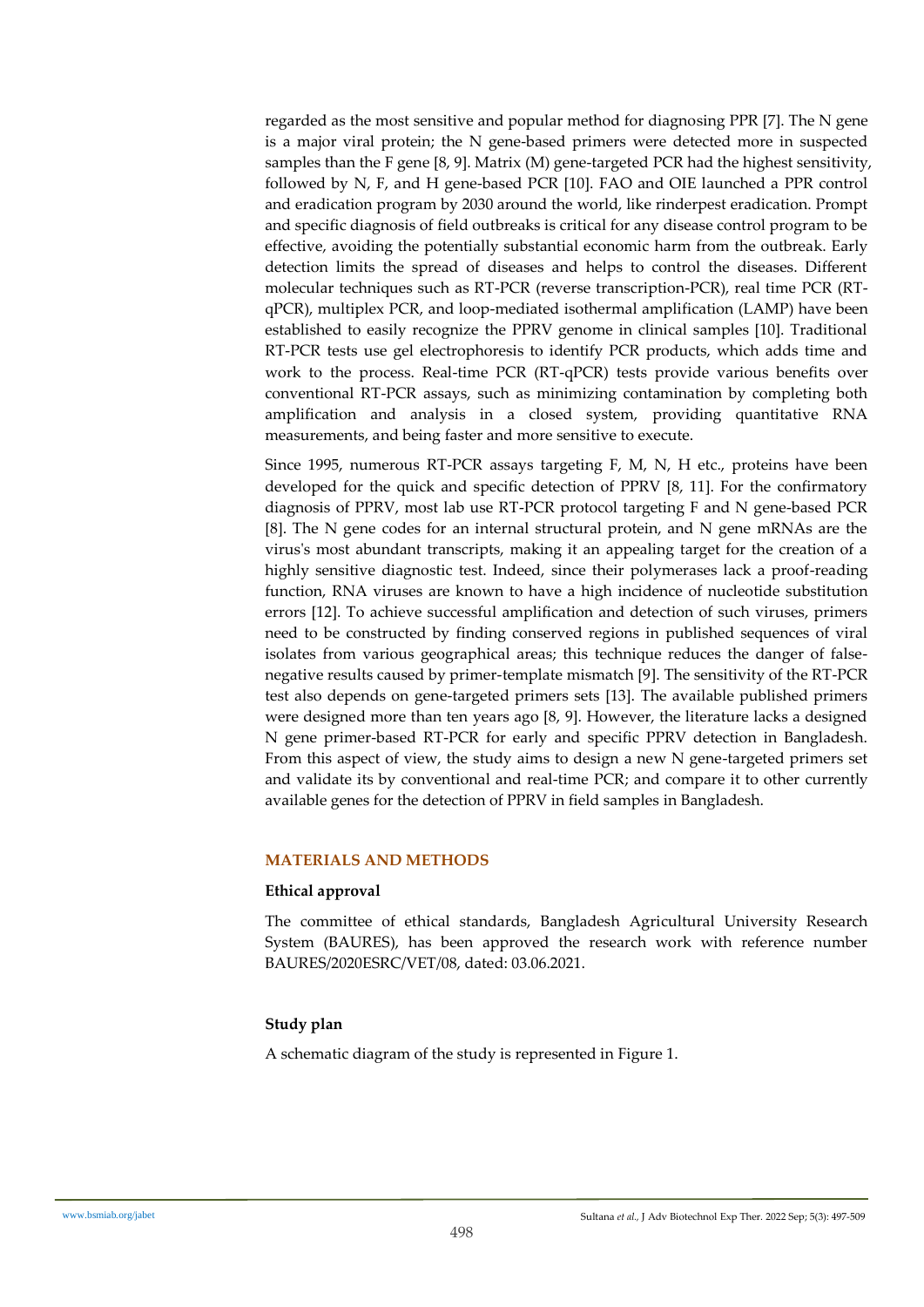

**Figure 1.** A study layout of validation and standardization of designed N gene primer-based RT-PCR protocol for the detection of PPRV in goat.

#### **Collection of clinical samples**

A total of seventy (70) samples (thirty samples from goats at the different slaughterhouse and forty nasal swab samples from clinical PPR suspected goats) were aseptically collected from the Mymensingh division during the winter season (November 2020 to February 2021). Tiny pieces of grossly visible pneumonic lungs and fibrinous covered spleen from each slaughtered goat were collected in a cryotube, snapfrozen, and immediately shifted to a -20ºC freezer for further study. Nasal swabs from clinically PPR suspected goats were collected in 1X PBS (Phosphate buffer saline) containing tube and immediately shifted to the normal refrigerator at 4ºC. RNA was extracted as early as possible.

#### **RNA extraction**

Approximately 100mg of lung tissue and 100 mg of spleen from goats were individually triturated using an automatic tissue lyser (Qiagen tissue lyser-II, USA). At first, tissues were taken into a sterile eppendorf tube containing 500µl (1X) PBS, 5%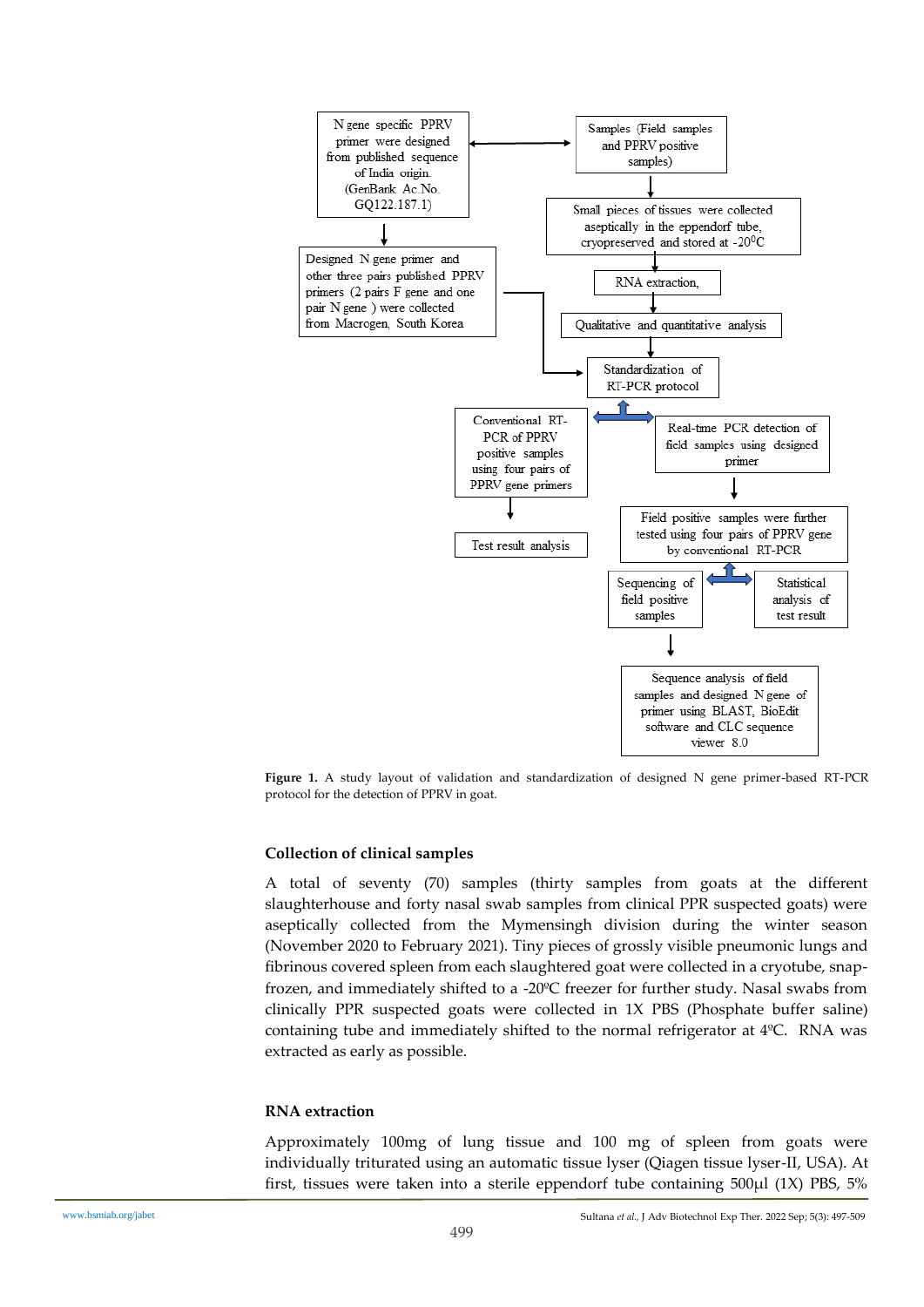Penstrep with the metal bidder, and grinding for 5 minutes. Then the tissue homogenates were centrifuged at 5000 rpm for 5 minutes. After that, the supernatant fluid was collected in a separate eppendorf tube. According to manufacturer instructions, RNA was extracted from the tissue fluid and swab fluid using a commercially available RNA extraction kit (Viral RNA/DNA pure link mini kit, Invitrogen, USA).

The purity and concentration of extracted RNA were measured at 260nm/ 280nm in a Nanodrop™ spectrophotometer (IAEA, Scibersdoff, Vienna). A 260nm/ 280nm ratio of ~2.0 for RNA was considered "pure" and used for RT-PCR assays to detect the specific gene of the PPRV. The sample viral RNA ranged from  $20ng - 50ng/µl$  was used for realtime PCR and 50ng - 100ng/µl viral RNA was used for conventional RT-PCR.

## **Oligonucleotide primers**

Two pairs of F gene-based published primer F1/F2, F1b/F2b and a pair of N gene-based published primer N1/N2, were used in this study. In addition, a primer pair was designed targeting N gene-based NF/NR primers from a published PPRV sequence (GenBank Ac. No. GQ122187.1). These four pairs of primer sets were obtained from Macrogen, Korea (Table 1). The designed NF/NR primer sets sensitivity and specificity were compared with the other three pairs of published primer sets.

**Table 1.** Oligonucleotide primers set used for the PPRV detection.

| Genes targeted | Primer's             | Sequences $(5' - 3')$       | Amplicon | References        |
|----------------|----------------------|-----------------------------|----------|-------------------|
|                | name                 |                             | size     |                   |
| Designed       | <b>PPRVNF</b>        | GCTCTGTGATTGCGGCTGAGC       | 402bp    | Designed,         |
| NF/NR gene     | <b>PPRVNR</b>        | CCT GGT CCT CCA GAATCTTGGCC |          | GenBank Ac. No.   |
|                |                      |                             |          | GO122187.1        |
| $N1/N2$ gene   | PPRVN1(F)            | <b>GATGGTCAGAAGATCTGCA</b>  | 463bp    | [9]               |
|                | PPRVN2(R)            | CTTGTCGTTGTAGACCTGA         |          |                   |
| $F1/F2$ gene   | PPRVF1(F)            | ATCACAGTGTTAAAGCCTGT AGAGG  | 372bp    | $[7]$             |
|                |                      |                             |          |                   |
|                | PPRVF2(R)            | GAGACTGAGTTTGTGACCTA CAAG   |          |                   |
|                |                      |                             |          |                   |
| F1b/F2b gene   | PPRVF <sub>1</sub> b | AGTACAAAAGATTGCTGATCACAGT   | 448bp    | $\lceil 3 \rceil$ |
|                | PPRVF <sub>2</sub> b | GGGTCTCGAAGGCTAGGCCCGAATA   |          |                   |
|                |                      |                             |          |                   |

## **Standardization of RT-PCR protocol with the designed NF/NR primer**

Locally ten (10) PPR virus-positive isolates in our lab were used as the positive control. Grossly healthy lung tissue RNA with the required primers and the master mix was used as the negative control. Four pairs of primer set such as F1/F2, F1b/F2b, N1/N2 and designed NF/NR genes were used in conventional RT-PCR to detect PPRV from positive isolates.

# **Detection of PPRV from clinical samples by using designed NF/NR primer on realtime RT-PCR**

Designed N gene primer sets (NF/NR) were used in real-time PCR. Early detection of the PPR virus in the sample was performed by real-time PCR. RT-qPCR was done on an AB 7500 Fast Real-time PCR Machine using Luna® Universal One-step RT-qPCR (New England Biolab Ltd, Inc., USA). The master mix was prepared as a reaction volume of 20 $\mu$ l comprising Luna Universal One-step reaction mix (2X) 10  $\mu$ l, Luna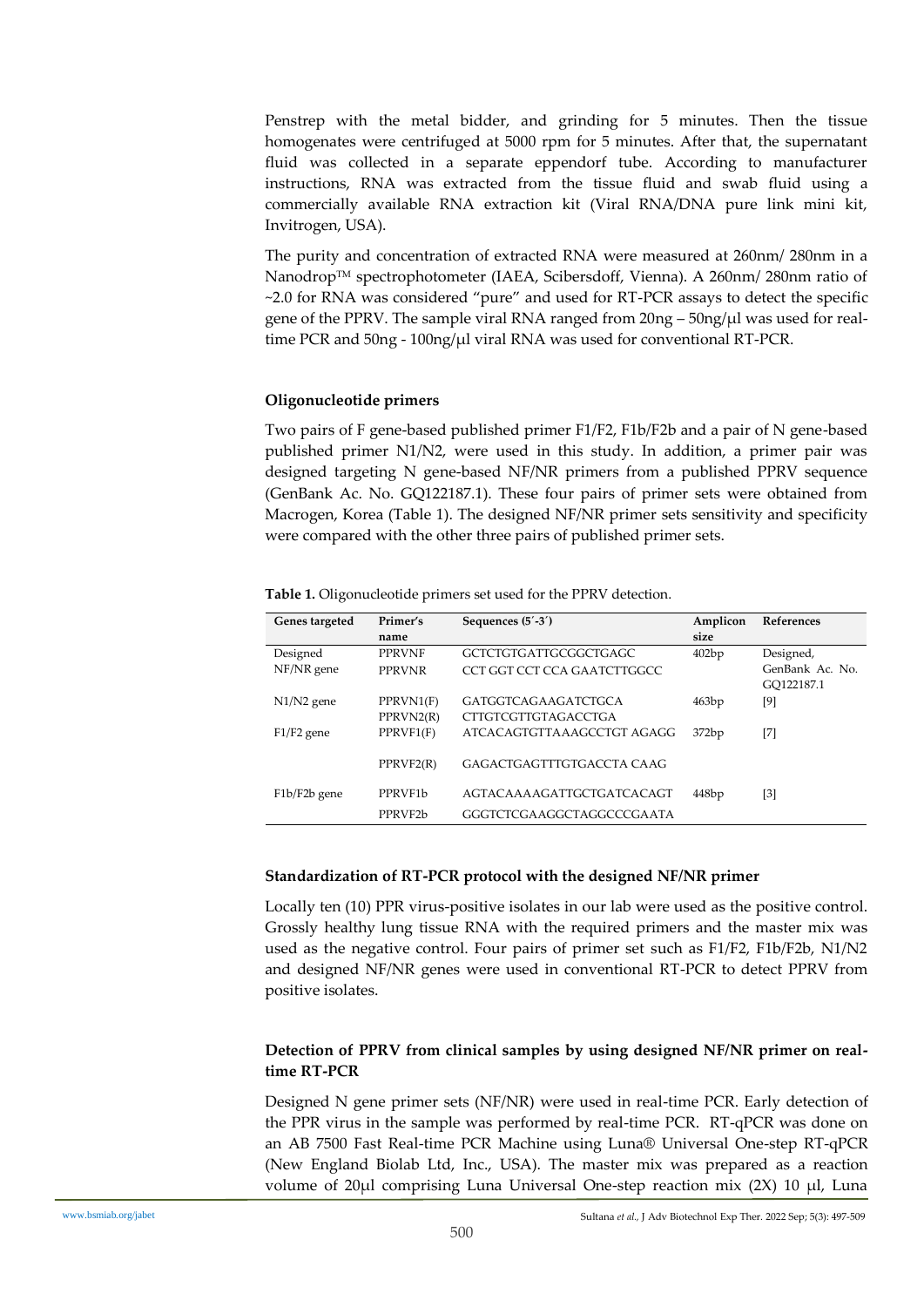Warm Start® RT enzyme mix (20X) 1  $\mu$ l, forward primer NF (10pmol/ $\mu$ l) 1  $\mu$ l, reverse primer NR (10pmol/ $\mu$ l) 1  $\mu$ l, nuclease-free water 5 $\mu$ l and the template RNA 2  $\mu$ l. Forty cycles of RT-qPCR amplification were carried out for NF/NR gene using reverse transcription 55ºC for 10 min, initial denaturation 95ºC for 1 min, denaturation 95ºC for 10 sec, annealing temperature 55ºC for 30 sec, extension 60ºC for 30 sec, melting curve 95ºC for 15 sec, 60ºC for 1 min and 95ºC for 30 sec. RNA from apparently healthy lung tissues was used as the negative control. The results were presented as the Ct value for each sample, determined from the amplification plot.

# **Detection of PPRV from clinical samples by using designed NF/NR primer on conventional RT-PCR**

Comparisons among four pairs of the gene were carried out by conventional RT-PCR. For cost effective analysis, conventional RT-PCR uses real-time PCR positive field samples in comparative gene analysis. The RT-PCR reaction was performed in an oilfree thermal cycler (Proplex gradient PCR, USA). The RT-PCR was carried out with a 50µl reaction volume using one *Taq* one-step RT-PCR kit (New England, Biolab Ltd). The master mix comprises one *Taq* one-step reaction mix(2X) 25 µl, one *Taq* one-step enzyme mix (25X) 2µl, forward primer (10pmol/µl) 2µl, reverse primer (10pmol/µl) 2µl, nuclease-free water 17µl and template RNA 2µl.

The RT-PCR amplification of the selected gene of the PPR virus was started with the reverse transcription at 48°C for 20 min. Then the initial denaturation was carried out at 94°C for 1 min followed by 40cycles for the NF/NR gene and 35 cycles for N1/N2, F1/F2 and F1b/F2b genes. The amplification reaction consists of denaturation at 94°C for 15sec, annealing temperatures at 55°C for 30sec (NF/NR and N1/N2 genes), 60°C for 30sec (F1/F2 and F1b/F2b genes), and elongation at 68°C for 1min and final elongation at 68°C for 5min. RNA from healthy lung tissues with required primers and master mix was used as the negative control. The RT-PCR products were electrophoresed (WSE-1710Submerge-Mini2322100, China) in 1.5% agarose gel containing ethidium bromide (0.5μg/ml), and images were captured in a transilluminator (Alpha imager, USA). A 100bp DNA ladder (TackIT, Invitrogen, USA) was used in the agarose gels to evaluate the size of amplicons.

# **Sequence analysis of designed NF/NR gene primer and NF/NR gene specific field samples**

The designed NF/NR gene based PPRV positive PCR products (03 field samples) were sequenced from a commercial source (Macrogen Inc, Korea). This sequence data was first identified by the online Basic Local Alignment Search Tool (BLAST) and downloaded the PPR virus gene isolated from different countries in different years retrieved from the National Center for Biotechnology Information (NCBI) gene bank. Theses sequences were aligned using BioEdit 7.0.5 [14]. CLC Sequence Viewer 8 software helped to perform the multiple alignments of the sequences using UPGMA, Kimura 80, and Maximum Likelihood (MJ) tests to perform phylogenetic analysis [15]. The phylogenetic tree reliability was checked by 100 replicates of Bootstrap values [16].

The newly designed forward (NF) and reverse primers (NR) and other twelve complete N gene of PPRV isolates (China, India, Morocco, and Egypt) downloaded from NCBI were aligned using CLC sequence viewer 8.0.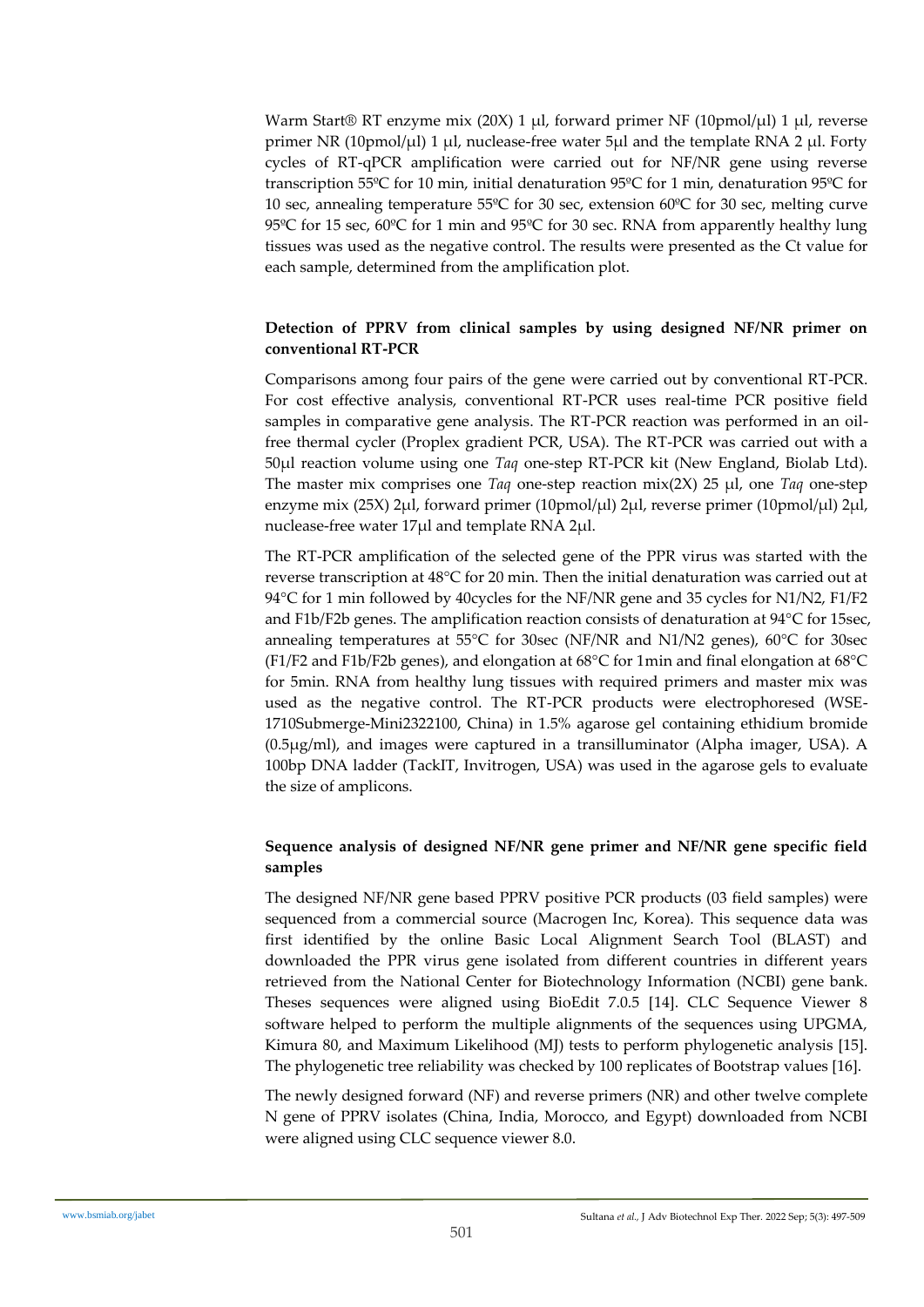# **Statistical analysis**

The Pearson chi-square test for independence relatedness of the variants and descriptive analysis of the four pairs primer test data was carried out by using SPSS 22 (IBM corporation, United States) to estimate the significant differences among different genes used to detect PPRV. A value of  $P \le 0.05$  was considered significant at a 95% confidence interval.

# **RESULTS**

## **Standardization of RT-PCR protocol with the designed NF/NR primer**

Standardized RT-PCR protocol and comparative analysis of four pair of primer sets sensitivity to PPRV positive isolates were done in conventional RT-PCR. All PPRV positive isolates (10) were successfully amplified by a newly designed NF/NR primer and produced 402bp amplicons (Figure 2). Out of ten (10) PPRV isolates, eight (08) isolates were showed a positive response to N1/N2 primer produced 463bp amplicons, six (06) isolates positive in F1b/F2b primer produced 448bp amplicons, and only four (04) isolates showed positive in F1/F2 gene produced 372bp amplicons. Negative samples RNA did not generate any amplicon by conventional RT-PCR.



**Figure 2.** PPR virus N gene-specific designed primer NF/NR based RT-PCR amplified PPRV positive isolates as 402bp amplicons (arrow). Lanes indicate L: 100bp DNA ladder, NC: negative control, PPRV positive isolates: 1-10.

# **Detection of PPRV from clinical samples by using designed NF/NR primer on realtime RT-PCR**

Out of seventy (70) field samples, thirty (30) samples showed positive amplification during real-time PCR. PPRV positive samples showed Ct value ranging from 16-25 (Figure 3). The  $50\frac{ng}{\mu}$  of PPRV RNA Ct mean value was 24.10 and  $100\frac{ng}{\mu}$  of PPRV RNA Ct mean value was 23.98. The PPR viral RNA  $50$ ng/ $\mu$ l was successfully amplified in the RT-qPCR test.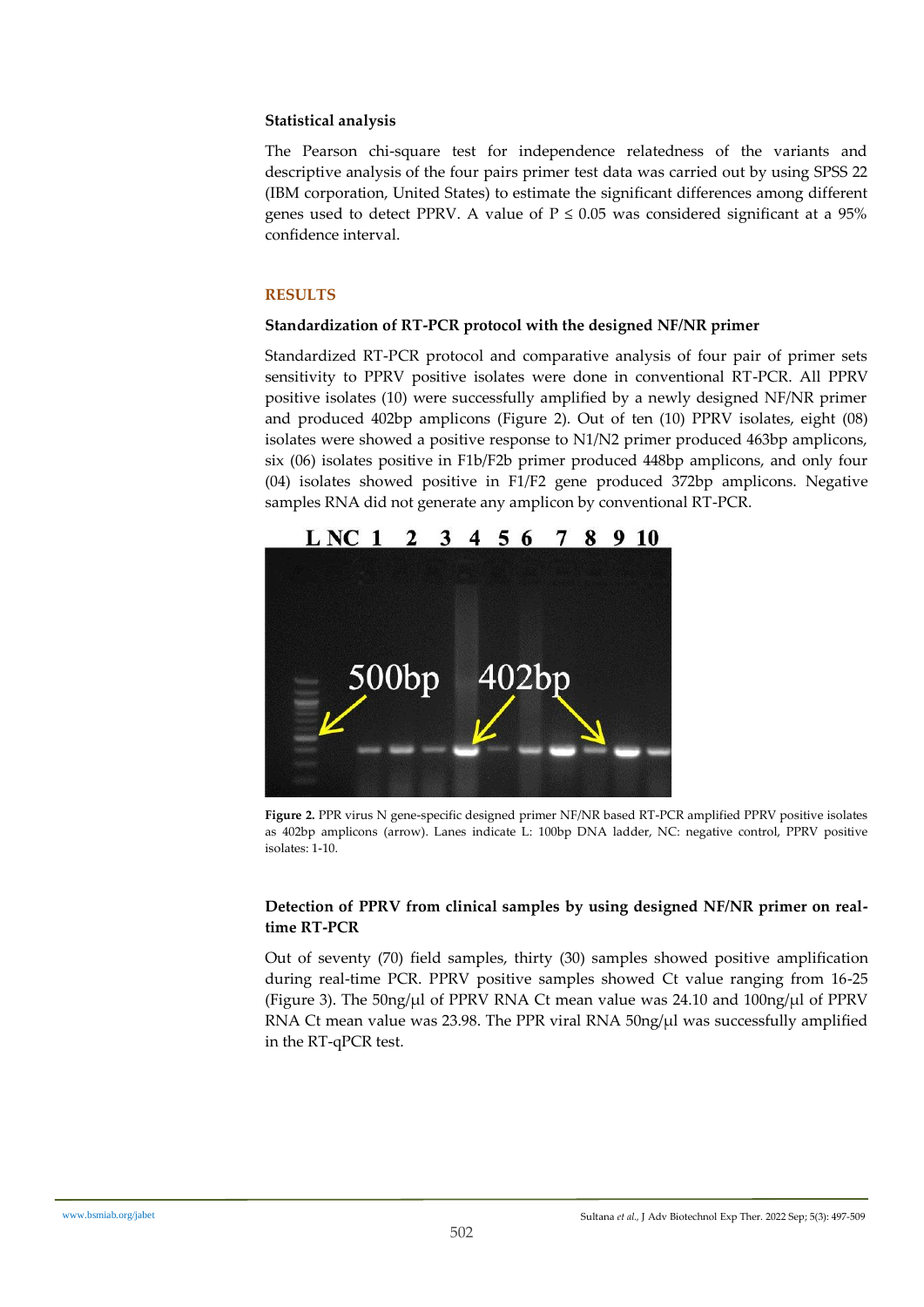

**Figure 3.** Scattered dot plot for the PPRV real-time PCR assay. PPRV positive samples showed Ct value ranging from 16-25. Low viral PPRV RNA was successfully amplified in real-time PCR.

#### **Detection of PPRV from clinical samples by using designed NF/NR primer on conventional RT-PCR**

Out of 30 RT-qPCR based PPRV positive clinical samples analyzed, newly designed N gene (NF/NR) based RT-PCR detected the highest number in 26 samples. NF/NR genebased RT-PCR produced amplicon as 402bp (Figure 4, arrow, a). N1/N2 based RT-PCR detected in 25 samples. N1/N2 gene-based RT-PCR produced amplicon as 463bp (Figure 4a, arrow). F1b/F2b based RT-PCR detected in 23 samples. F1b/F2b gene-based RT-PCR produced amplicon as 448bp (Figure 5a, arrow). F1/F2 based RT-PCR detected in 13 samples. F1/F2 gene-based RT-PCR produced amplicon as 372bp (Figure 5b, arrow).



**Figure 4**. PPR virus N gene-specific designed primer NF/NR based RT-PCR amplified 402bp amplicons (arrow, a). Lanes indicate L: 100bp DNA ladder, PC: positive control, NC: negative control, field samples:1- 16. Other published N gene-specific primer N1/N2 based RT-PCR amplified 443bp amplicons (arrow, b). Lanes indicate L: 100bp DNA ladder, PC: positive control, NC: negative control, field samples: 1-13.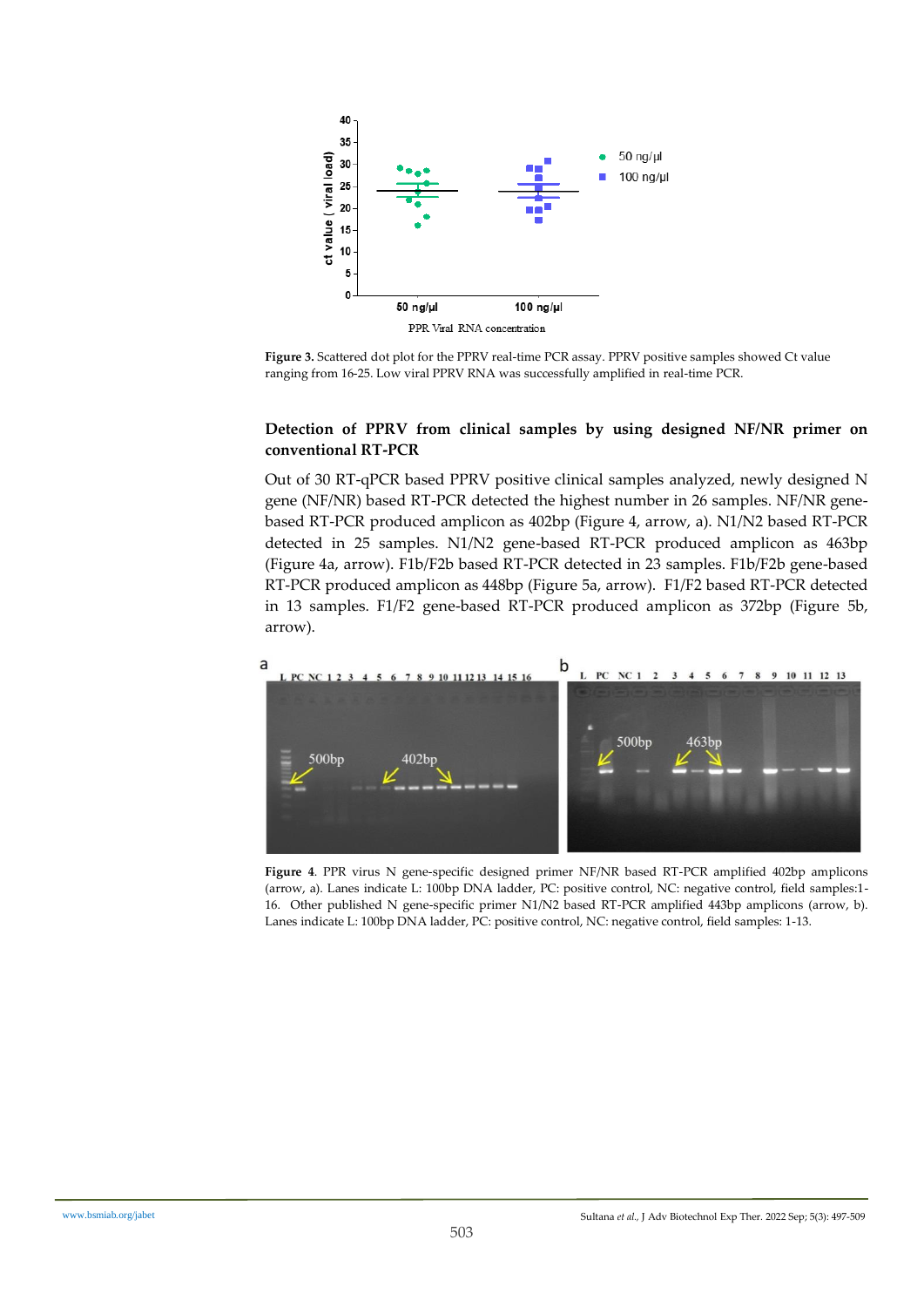

**Figure 5.** PPR virus F gene specific primer F1b/F2b based RT-PCR amplified 448bp amplicons (a, arrow). Lanes indicate L: 100bp DNA ladder, NC: negative control: positive control and field samples: 1-7. Another F gene specific primer F1/F2 based RT-PCR amplified 372bp amplicons (b, arrow). Lanes indicate L: 100bp DNA ladder, NC: negative control, PC: positive control, and field samples: 1-6.

#### **Sequence analysis of designed NF/NR gene specific clinical samples and designed NF/NR primer**

The designed NF/NR gene-targeted three (3) PPRV field samples were first identified by BLAST search and showed a percent identity 97-99% with other Bangladeshi, Indian and Chinese isolates. These three PPRV isolates were then submitted to GenBank and got the accession number OM158230, OM158231, and OM158232. The phylogenetic tree was made based on the designed N gene targeted 402bp sequence of PPRV isolates clustered on other downloaded isolates of Bangladesh along with India, China, and other Asian isolates belonging to Lineage 4 (Figure 6). The designed NF/NR gene (Designed from GenBank Ac no. GQ122187.1) were aligned with other downloaded twelve complete N gene sequences of China, India, Morocco, and Egypt, showed 100% homology (Figure 7). Sequence analysis revealed that the NF/NR genes were designed from the conserved region of the N gene of PPRV.



0.050<br>Note: Branches shorter than 0.0020 are shown as having length 0.0020

**Figure 6**. Phylogenetic tree based on the partial N gene sequences of PPRV obtained from the clinical samples (detected using designed NF/NR primer) with other representative downloaded PPRV belonging to Lineages I-IV. The obtained recent field PPRV were made different cluster groups with other Bangladeshi and Asian isolates within the Lineage IV.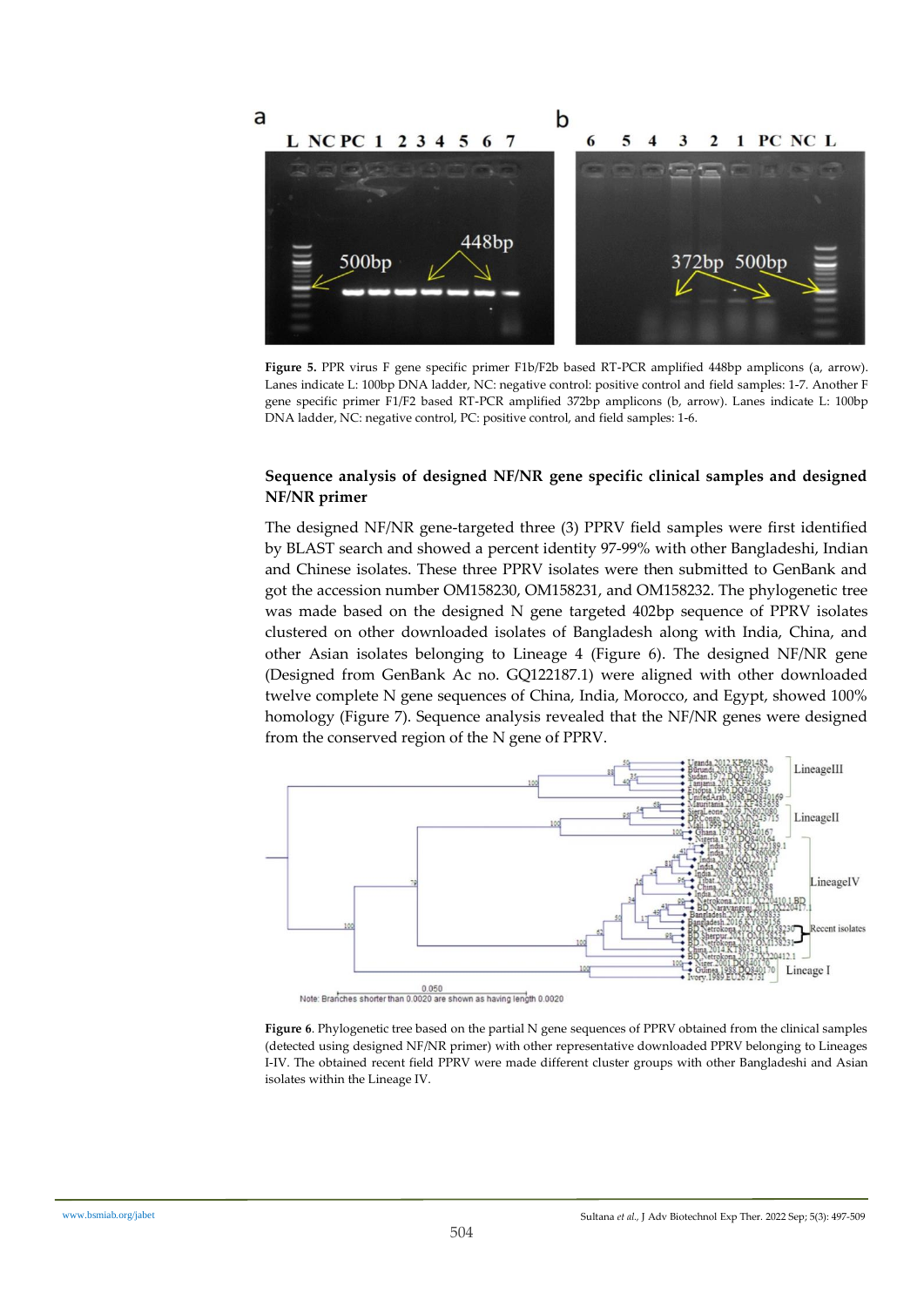|                         |                      | 20                                                |                                                                                                                                                                                                                                                                                                                                                                                                                                      |                                                         |    |
|-------------------------|----------------------|---------------------------------------------------|--------------------------------------------------------------------------------------------------------------------------------------------------------------------------------------------------------------------------------------------------------------------------------------------------------------------------------------------------------------------------------------------------------------------------------------|---------------------------------------------------------|----|
| KY429031.1 China 2017   |                      |                                                   |                                                                                                                                                                                                                                                                                                                                                                                                                                      | GCTCTGTGAT TGCGGCTGAG CGGCCAAGAT TCTGGAGGAC CAGG 44     |    |
| KT895432.1 China 2016   |                      | <b>ACCOUNTANT</b>                                 | $\label{eq:1.1} \begin{array}{ll} \mathbb{E}[\mathbf{z}]=\mathbf{z}^{\top}_{1}\mathbf{z}^{\top}\mathbf{z}^{\top}=\mathbf{z}^{\top}_{1}\mathbf{z}^{\top}_{2}\mathbf{z}^{\top}_{3}\mathbf{z}^{\top}\mathbf{z}^{\top}\mathbf{z}^{\top}_{1}\mathbf{z}^{\top}_{2}\mathbf{z}^{\top}_{3}\mathbf{z}^{\top}_{3}\mathbf{z}^{\top}_{4}\mathbf{z}^{\top}_{5}\mathbf{z}^{\top}_{5}\mathbf{z}^{\top}_{6}\mathbf{z}^{\top}_{7}\mathbf{z}^{\top}_{8$ |                                                         | 44 |
| KT895431.1 China 2016   |                      |                                                   | a change and and the community of the                                                                                                                                                                                                                                                                                                                                                                                                | to any providence of                                    | 44 |
| KT895430.1 China 2016   |                      | of processing and a result of the processing of a |                                                                                                                                                                                                                                                                                                                                                                                                                                      | no ente enterromissionente.                             |    |
| GU014574.1 India 2012   |                      |                                                   |                                                                                                                                                                                                                                                                                                                                                                                                                                      |                                                         |    |
| GU014571.1 China 2012   | .                    |                                                   |                                                                                                                                                                                                                                                                                                                                                                                                                                      |                                                         |    |
| GQ452013.1 India 2012   |                      |                                                   |                                                                                                                                                                                                                                                                                                                                                                                                                                      |                                                         |    |
| JN632532.1 India 2012   |                      |                                                   |                                                                                                                                                                                                                                                                                                                                                                                                                                      |                                                         |    |
| KX938427.1 China 2016   |                      |                                                   |                                                                                                                                                                                                                                                                                                                                                                                                                                      |                                                         |    |
| KC609745.1 Morocco 2013 |                      |                                                   |                                                                                                                                                                                                                                                                                                                                                                                                                                      |                                                         |    |
| EU344738.1 India 2008   |                      | . <b>.</b>                                        | . <b>.</b>                                                                                                                                                                                                                                                                                                                                                                                                                           | . <i>.</i>                                              |    |
| KT006588.1_Egypt_2018   |                      |                                                   |                                                                                                                                                                                                                                                                                                                                                                                                                                      | a construction and the concentration of an exchange and | 44 |
| GQ122187.1 India 2008   |                      |                                                   |                                                                                                                                                                                                                                                                                                                                                                                                                                      |                                                         | 44 |
|                         | Consensus GCTCTGTGAT |                                                   |                                                                                                                                                                                                                                                                                                                                                                                                                                      | IGCGGCIGAG CGGCCAAGAI ICIGGAGGAC CAGG                   |    |
| Conservation            |                      |                                                   |                                                                                                                                                                                                                                                                                                                                                                                                                                      |                                                         |    |

**Figure 7**. N gene specific primers (NF/NR) were designed from a published PPRV N gene sequence GenBank Ac no. GQ122187.1 were aligned with other twelve downloaded complete N gene sequences of PPRV of India, China, Egypt, and Morocco, showed 100% homology. New NF/NR primer sets were designed from the conserved region of the N gene of PPRV.

#### **Comparative analysis of primers**

Among four pairs of N and F gene-based RT-PCR test result, the N gene primers-based RT-PCR were more sensitive to PPRV detection from clinical samples followed by F genes ( $P = .002$ ) (Table 2).

| <b>S1.No.</b> |                   |    | Primer name Positive response in RT-PCR Negative response in RT-PCR | P-value       |
|---------------|-------------------|----|---------------------------------------------------------------------|---------------|
|               | $NF/NR$ gene 26   |    |                                                                     | $.002$ (sig.) |
|               | $N1/N2$ gene      | 25 |                                                                     |               |
|               | $F1b/F2b$ gene 21 |    |                                                                     |               |
|               | $F1/F2$ gene      | 14 | 16                                                                  |               |

**Table 2.** Comparative analysis of four pairs of primers by conventional RT-PCR.

## **DISCUSSION**

PPR disease is a devastating illness in sheep and goats in Africa, the Middle East, and Asia. PPR yields a detrimental effect on food security and the livelihoods of impoverished farmers who are the primary producers of sheep and goats. Like rinderpest eradication from the world, FAO and OIE launched a program called PPR global control and eradication strategy by 2030. The effectiveness of any disease control program depends on the use of reliable and strong diagnostic technologies. Many diagnostic procedures have been performed like clinical diagnosis, ELISA (Enzyme linked immunosorbent assay), virus isolation, VNT (Virus neutralization test), immunocapture, AGID (Agar gel immunodiffusion test), LAMP (Loop mediated isothermal amplification), real-time PCR, RT-PCR [8, 10, 17]. Nucleic acid-based diagnostic tests are more sensitive and specific [7]. PPRV nucleic acid may be detected in clinical samples using RT-PCR. It has been used to confirm and differential diagnosis of PPRV by focusing on the F and N genes of the virus [8]. RNA viruses are notorious for committing nucleotide substitution mistakes due to the lack of a proof-reading function in their polymerases [12].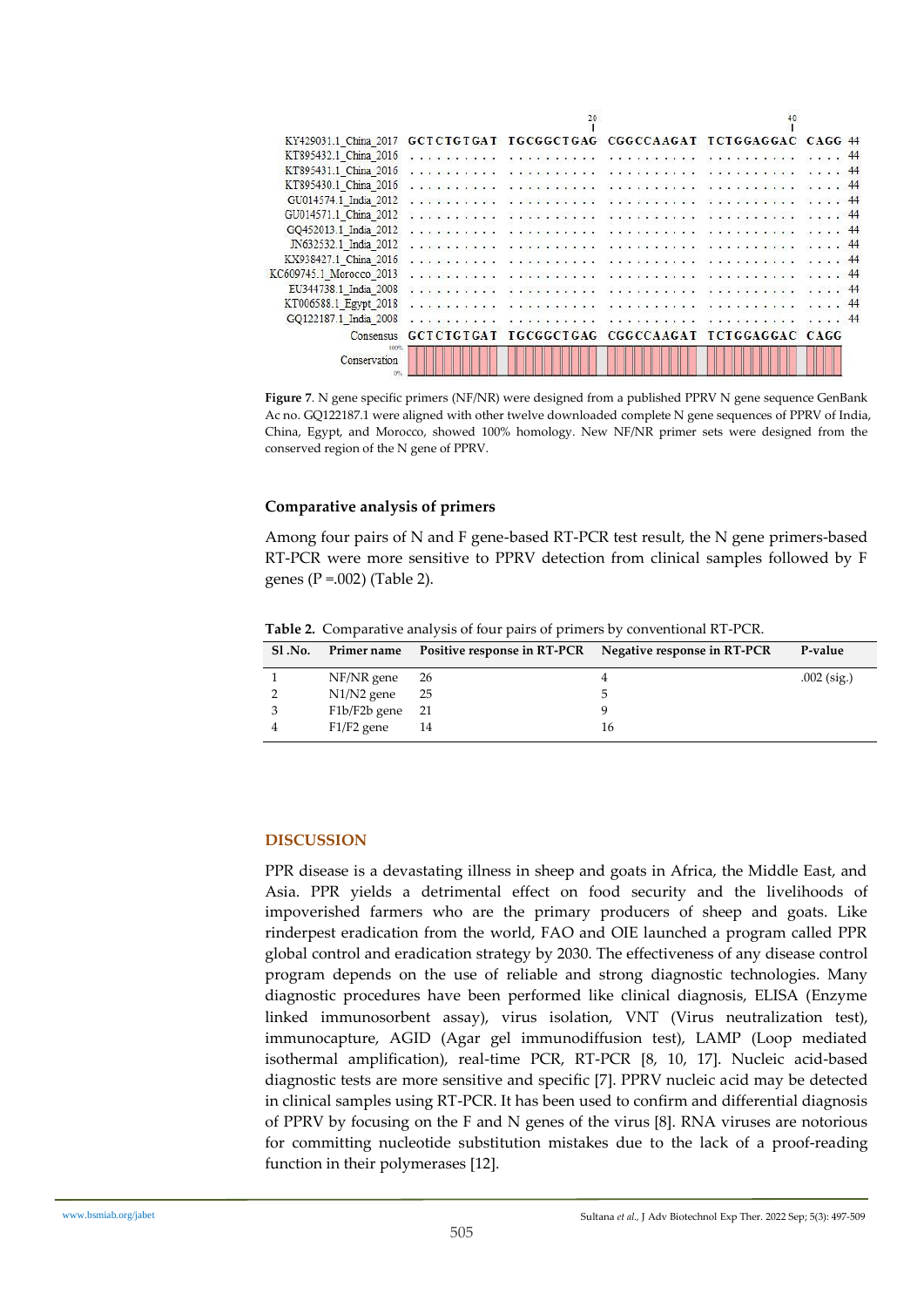Finding conserved areas in published viral sequences from different locations of the world is essential for the successful amplification and detection of such viruses. This strategy lowers the risk of false-negative findings caused by primer-template mismatch [9]. In this study, newly developed NF/NR gene primers were designed from the published N gene of the PPRV sequence (GenBank Ac. No. GQ122187.1), an isolated PPRV from India that is belongs to lineage IV. To assess the genetic similarity and divergence of designed NF/NR primers with twelve other complete N gene of published PPRV isolates from China, India, Morocco and Egypt revealed 100% homology. The circulating PPRV in Bangladesh belongs to lineage IV. In this study, the test positivity of designed NF/NR primers is the highest (86%) in clinical sample detection. The designed NF/NR genes showed a 100% positive response in the case of previously positive PPRV isolates

Several conventional RT-PCR systems have been described for the detection and identification of PPRV. On the other hand, real-time PCR offers numerous benefits over conventional RT-PCR, including being faster and more sensitive and being done in a single tube, preventing potential cross-contamination during sample preparation for gel electrophoresis [18-20].

Quantitative analysis and identification of PPRV have been accomplished using realtime PCR technology. RT-qPCR, which was created recently, has become the most wellknown technique for detecting the Paramyxoviridae family. This advanced technique of RT-qPCR dominates the traditional techniques [21]. One-step real time quantitative reverse transcription PCR (RT-qPCR) based upon the TaqMan probe to detect PPRV was developed and stated that RT-qPCR enhanced the PPRV detection rate from 46.7% to 73.33%, compared to the conventional RT-PCR method [19]. In this study, one step real-time RT-qPCR was used to detect PPRV in suspected samples. A designed NF/NR gene-based primer successfully worked in real-time RT-qPCR with a greater rate. Realtime PCR provides sensitive and specific detection of all PPRV lineages, including those circulating in Africa, the Middle East, and Asia [22, 23]. Real-time PCR could identify 20% more positive findings with low viral RNA levels than conventional RT-PCR [22]. In this study, only 50-100ng/ $\mu$ l RNA samples were used for PPRV detection, whereas 100-500ng/ µl RNA samples were used in conventional RT-PCR. Low viral RNA was amplified in real-time PCR.

The F gene responsible for the fusion of the virus with host cell is the important factor responsible for virulence. RT-PCR based on the F gene has acquired a lot of popularity [7]. However, PCR based on other gene targets has recently been accessible [24]. The PPR-specific primers F1 and F2 produced by the researchers mentioned above amplify a 372 bp region of the PPRV F gene between positions 777 and 1148 nucleotides [9]. In this study, out of 30 PPRV positive field sample, F1/F2 gene of PPRV was detected in 14 samples (46%) and 16 samples (53%) failed to generate a positive response. However, the F1/F2 primer set did not function well on some samples; therefore, the researchers employed a pair of another F gene-based primers (F1b/F2b) situated just outside the F1/F2 area to amplify the region between 760 and 1207 nucleotides of the F gene, resulting in a 448bp amplicon [3]. This study revealed that out of 30 samples tested, the F1b/F2b gene of PPRV was detected in 21 samples (70%) whereas only 7 samples (23%) failed to generate a positive response. The F1b/F2b gene-based primer in RT-PCR is more sensitive to PPRV detection than F1/F2 gene primer in RT-PCR [3]. N genespecific RT-PCR is more sensitive than F gene-based RT-PCR [25]. Recently, many promising attempts have been made to target the N gene for PCR-based PPRV detection [8, 26]. The genetic characterization of Indian PPRV was done based on a new set of primers (N1/N2) that targeted the N gene at 1208-1226 and 1670-1652 base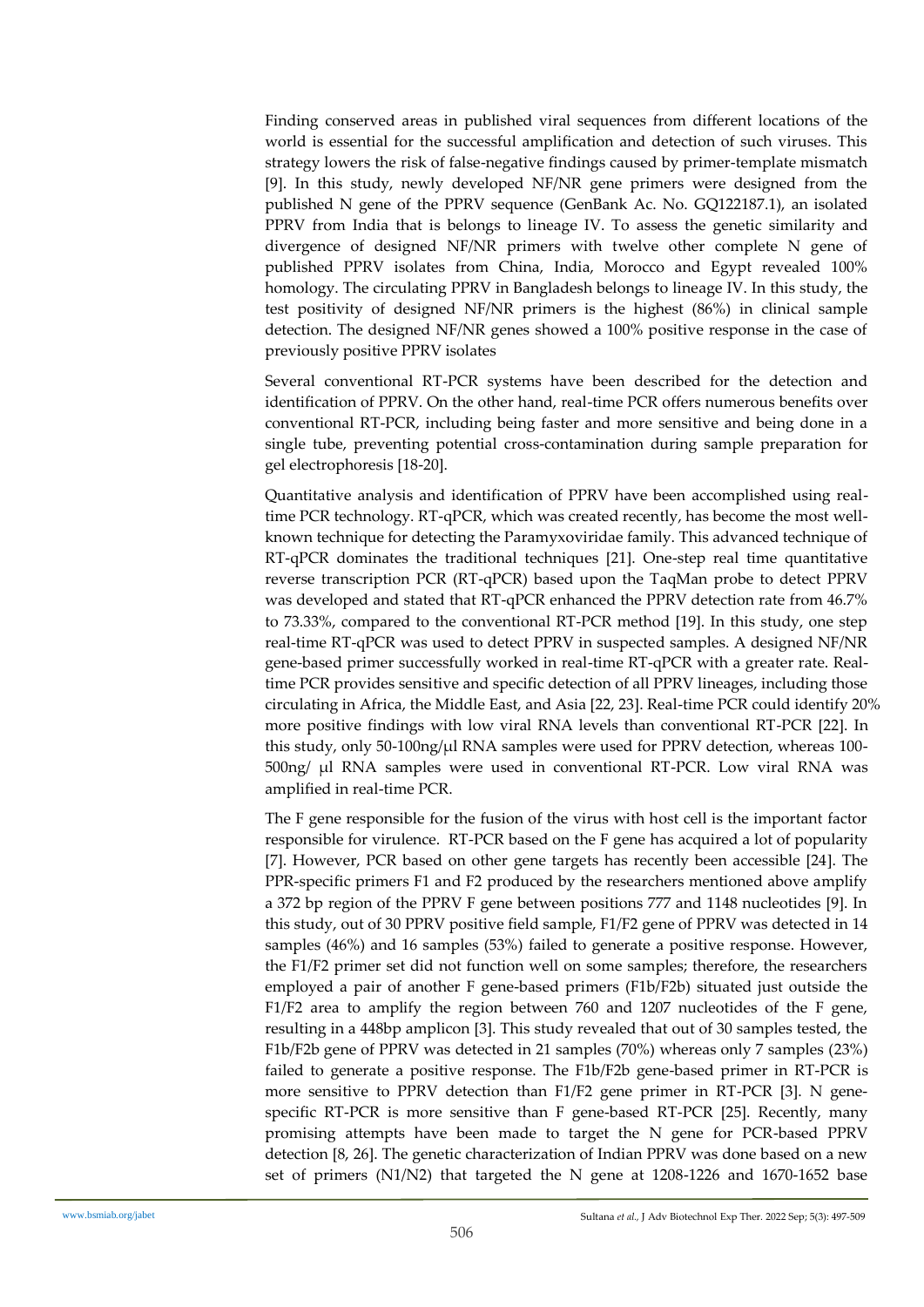position, respectively, and made an amplicon of 463 bp. The researchers found that the newly designed N gene primers of PPRV are more sensitive than the F gene-based primers (F1/F2) in RT-PCR [9]. Though they have been proven to be more sensitive, the N gene-based primers were not yet gained widespread recognition in the diagnosis of PPRV. Primers N1/N2 were created in-house using the GenBank sequences.

In this study, considering the lower sensitivity of the F gene based PPRV test, N genebased primer NF/NR gene were designed to detect PPRV genome in clinical samples. This study found that N gene-based primers more sensitive than F gene-based primers set in the RT-PCR test. Nucleoprotein (N) gene-based primers NF/NR (GenBank Ac.no. GQ122187.1, India, 2008) targeting the N gene position of PPRV at 1130-1150, 1532-1509 base positions, respectively generate 402bp amplicons for specific and sensitive detection of PPRV from clinical samples. These N gene-based primers were designed from the published sequence of PPRV from a neighboring country belongs to Lineage IV. The circulating PPRV in Bangladesh is belongs to Lineage IV [27, 28]. This study revealed that out of 30 positive samples tested, NF/NR gene primer produced a positive response highest in 26 samples (86%). The rest 4 positive samples gave negative response in conventional PCR due to low concentration of viral RNA. On the other hand, N1/N2 gene primers have positive responses in 25 positive cases (83%). The sensitivity of NF/NR and N1/N2 gene was much better than that of the F gene [8, 9]. The N gene codes for an internal structural protein and N gene mRNAs are the virus's most abundant transcripts, making it an appealing target for creating a susceptible diagnostic test.

PPRV isolates are genetically grouped into four separate lineages (I, II, III and IV) [3, 24]. Lineages I and II are only found in West Africa, but lineage III has been identified in Ethiopia, Arabia (Oman, Yemen), and southern India (Tamil Nadu). Lineage IV of PPRV was circulating in the Middle East, Arabia, and the Indian subcontinent. The literature showed that F and N gene-based RT-PCR methods were best suitable for detecting PPR virus and assessing its lineages [6]. The recent South Asian PPR viruses from India and Bangladesh are closely related. However, there was very minimal sequence divergence in this lineage, up to a maximum of 3.5% at the nucleotide level [24]. In this study phylogenetic analysis revealed that designed N gene specific PPRV clinical samples showed 97-99% similarity with other Bangladeshi isolates and other Asian isolates like India and China; and this PPR virus belongs to lineage IV.

## **CONCLUSIONS**

A newly developed RT-PCR protocol can be used for the specific detection of PPRV by using primers NF/NR designed from a published sequence (GenBank Ac.no. GQ122187.1). NF/NR primers successfully amplified PPR virus in PPRV positive isolates and suspected clinical samples in real-time PCR and conventional RT-PCR. Sequence analysis of the cDNAs of NF/NR gene primers revealed that these primer sets are designed from the conserved region of the N gene of PPRV. The phylogenetic tree based on the 402bp sequence of designed N gene of recent PPRV isolates clustered on other downloaded isolates of Bangladesh and India, China, and other Asian isolates belongs to Lineage IV. Comparison to other published gene revealed that N gene-based RT-PCR is more sensitive to PPRV than F gene-based RT-PCR. F1/F2 gene-based RT-PCR may provide false-negative findings. PPRV can be identified using a one-step realtime PCR method, which is the quickest, sensitive, and most specific method. Very low amount of RNA can be used to detect PPRV by real-time PCR than conventional RT-PCR.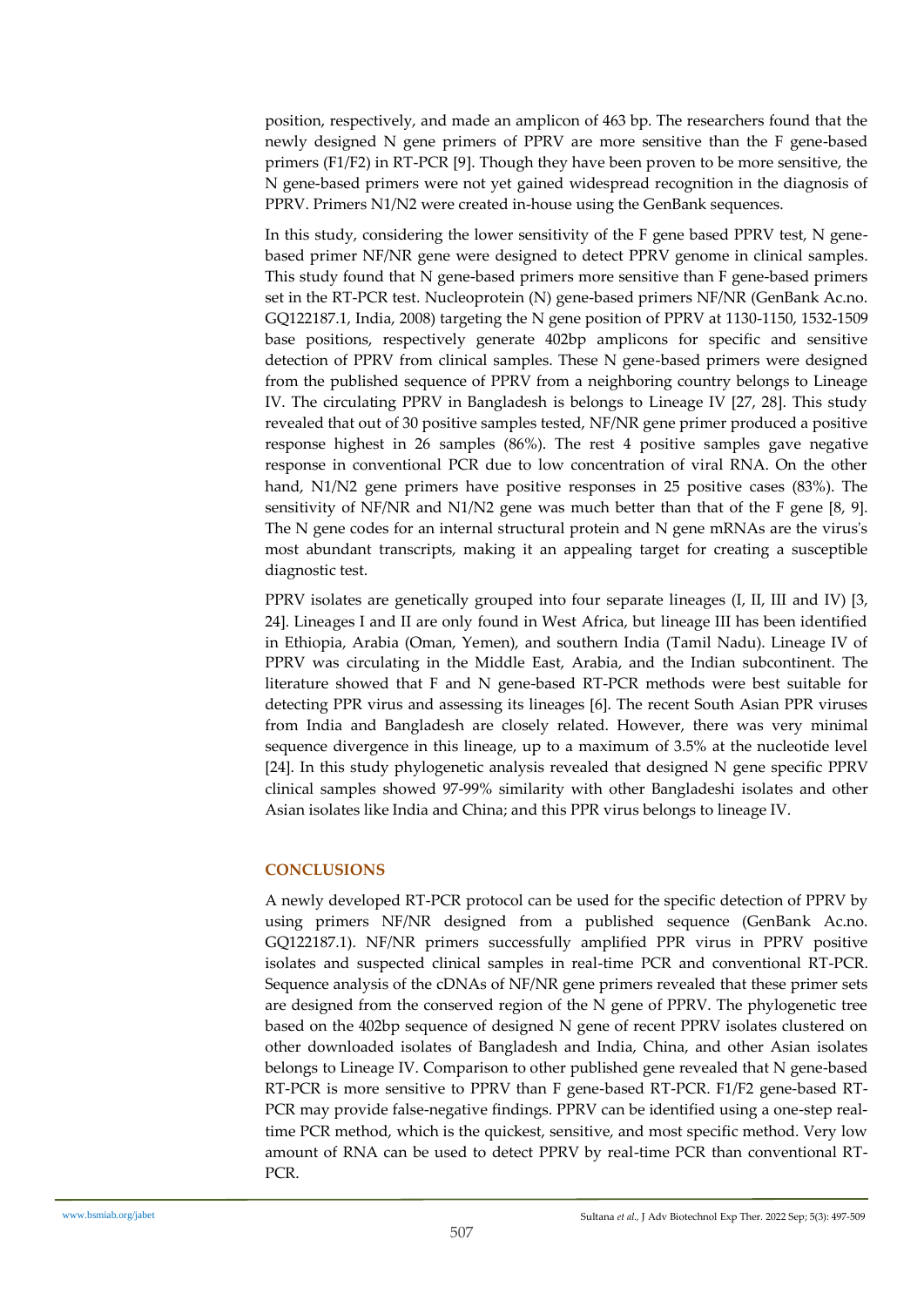#### **ACKNOWLEDGEMENT**

Thanks to the National Agricultural Technology Program (NATP) Phase II, Bangladesh Agricultural Research Council (BARC) through Bangladesh Agricultural University Research System (BAURES) for funding the research (Grant ID 139/2018-2021). Special thanks to Dr. Jayedul Hassan, Associate Professor, Department of Microbiology & Hygiene for helping in the sequence analysis.

#### **AUTHORS CONTRIBUTION**

SS, MP and MAHNAK: Designed the study, generated research fund, and tuned the manuscript for submission. SS, NS and MRI helped in collecting samples and did Real time PCR, RT-PCR and gel electrophoresis. SS did the real-time PCR. SS and NS did the statistical analysis. SS drafted the manuscript. SS, MP, NS and MAHNAK revised the final manuscript. All authors read and approved the final submission.

#### **CONFLICTS OF INTEREST**

There is no conflict of interest among the authors.

#### **REFERENCES**

- [1] Khan HA, Siddique M, Arshad MJ, Khan QM, Rehman SU. Seroprevalence of peste des petits ruminants (PPR) virus in sheep and goats in Punjab province of Pakistan. Pakistan Vet. J. 2007; 27(3): 109-112.
- [2] Asim M, Rashid A, Chaudhary AH, Noor MS. Production of homologous live attenuated cell culture vaccine for the control of Paste des petits ruminants in small ruminants. Pakistan Vet. J. 2009; 29(2): 72- 74.
- [3] Dhar P, Sreenivasa BP, Barrett T, Corteyn M, Singh RP, Bandyopadhyay SK. Recent epidemiology of peste des petits ruminant's virus (PPRV). Vet. Microbiol. 2002; 88(2): 153–159.
- [4] Gibbs EP, Taylor WP, Lawman M, Bryant J. Classification of the peste-des petits-ruminants virus as the fourth member of the genus Morbillivirus. Intervirology. 1979; 11: 268-274
- [5] Muthuchelvan D, Sanyal A, Sarkar J, Sreenivasa BP, Bandyopadhyay SK. Comparative nucleotide sequence analysis of the phosphoprotein gene of peste des petits ruminant's vaccine virus of Indian origin. Res. Vet. Sci. 2006; 81(1): 158–164.
- [6] Pandey AK, Muglikar DM, Mhase PP, Pawade MM, Daphal SN, Pawar PD. F Gene and N Gene based Reverse Transcription PCR for Molecular Characterization of Peste des Petits Ruminants Virus. Indian J Anim Res. 2020; B3727(1-5) http://dx.doi.org/ 10.18805/ijar.B-3727.
- [7] Forsyth M, Orsyth TM, Barret T. Detection and differentiation of rinderpest and peste des petits ruminants' viruses in diagnostic and experimental samples by polymerase chain reaction using P and F gene-specific primers. Virus Res. 1995; 39: 151-163.
- [8] Couacy-Hymann E, Roger F, Hurard C, Guillou J, Libeau G, Diallo A. Rapid and sensitive detection of peste des petits ruminant's virus by a polymerase chain reaction assay. J. Virological methods. 2002; 100: 17-25.
- [9] Kerur N, Jhala MK, Joshi CG. Genetic characterization of Indian peste des tion of Indian peste des petits ruminants virus (PPRV) by sequencing and phylogenetic an etits ruminants virus (PPRV) by sequencing and phylogenetic analysis of fusion protein and lysis of fusion protein and nucleoprotein gene segments. Res. Vet. Sci. 2008; 85: 176-183.
- [10] George A, Dhar P, Sreenivasa BP, Singh RP, Bandyopadhyay SK. The M and N genes-based simplex and multiplex PCRs are better than the F or H gene-based simplex PCR for Peste-des-petits-ruminants virus. Acta Virol. 2006; 50(4): 217–22.
- [11] Balamurugan V, Sen A, Saravanan P, Singh RP, Singh RK, Rasool TJ, Bandyopadhyay SK. One-step multiplex RT-PCR assay for the detection of peste des petits ruminants virus in clinical samples. Vet. Res. Commun. 2006; 30: 655–666.
- [12] Steinhauer DA, Holland JJ. 1986. Rapid evolution of RNA viruses. Annu. Rev. Microbiol. 41, 409–433.
- [13] Bhuiyan AR, Rahman MM, Begum JA, Islam MR, Chowdhury EH. Comparison of genes as target for molecular diagnosis of peste des petits ruminants in goats. Bangladesh Vet. 2012; 29(2) : 56 – 62